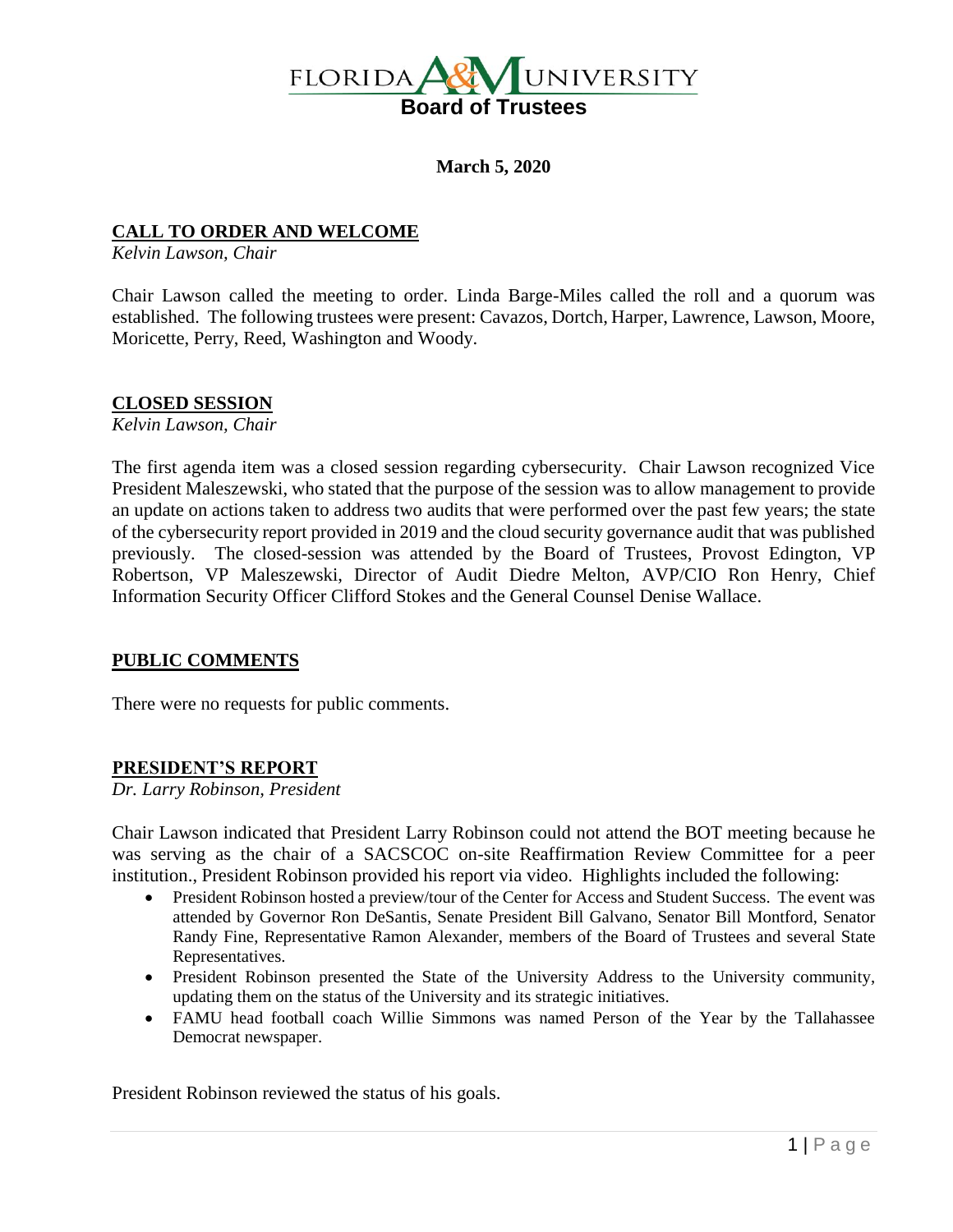

# **STATUS OF PRESIDENT'S GOALS**

| Goal           |                                                                                                                                    | <b>Baseline</b>            | 2020<br>Goal                 | $2020$ to<br><b>Date</b> |
|----------------|------------------------------------------------------------------------------------------------------------------------------------|----------------------------|------------------------------|--------------------------|
| $\mathbf{1}$   | Achieve an overall score on the<br>metrics evaluated under the<br>Performance Based Funding Model of<br>at least 71 points.        | 70                         | 71                           | <b>TBD</b>               |
| $\overline{2}$ | Increase the University's four-year<br>graduation rate from 22.5% to 30%.                                                          | 22.5%                      | 30%                          | 27.7%                    |
| $\overline{3}$ | Achieve first-time licensure pass rates                                                                                            | $Law - 47%$                | $>80\%$                      | 57%                      |
|                | that meet or exceed state or national                                                                                              | Nursing $-82%$             | $>85\%$                      | 63%                      |
|                | benchmarks in Law (Goal: > 80%),<br>Nursing $(≥85\%)$ , Pharmacy $(≥85\%)$ ,                                                       | Pharmacy $-75%$            | $>85\%$                      | 83%                      |
|                | Physical Therapy $(≥78%)$                                                                                                          | Physical Therapy $-72.7\%$ | $>78$                        | 86%                      |
| $\overline{4}$ | Increase annual giving by 5% and<br>continue plans to launch a capital<br>campaign.                                                | \$11.654M                  | \$12.21M                     | \$5.2M                   |
| 5              | Implement the University's<br>comprehensive service excellence<br>plan to improve customer service in<br>key administrative units. | 5<br>Initiatives           | 5<br>Initiatives             | On<br>Track              |
| 6              | Increase enrollment of FCS AA<br>transfer students from 886 - 975                                                                  | 886                        | 975                          | 925                      |
| $\overline{7}$ | Increase total R&D expenditures by<br>$1\%$ .                                                                                      | \$43.9M                    | \$44.3M                      | \$24.6M                  |
| 8              | Ensure completion of CASS and<br>resident hall on time and within<br>budget.                                                       | 0%                         | 100%<br>(time and<br>budget) | On Track                 |
| 9              | Strengthen the University's financial<br>health by achieving and exceeding a<br>minimum debt coverage ratio $\geq 1.0$ .           | 3.47                       | $\geq 1.0$                   | 1.88                     |

# **Performance Based Funding (PBF)Metrics Update**

President Robinson shared that the following PBF metrics were trending upward:

- Percent of bachelor's graduates employed and /or continuing their education, one year after graduation
- Median wages of bachelor's graduates employed full-time, one year after graduation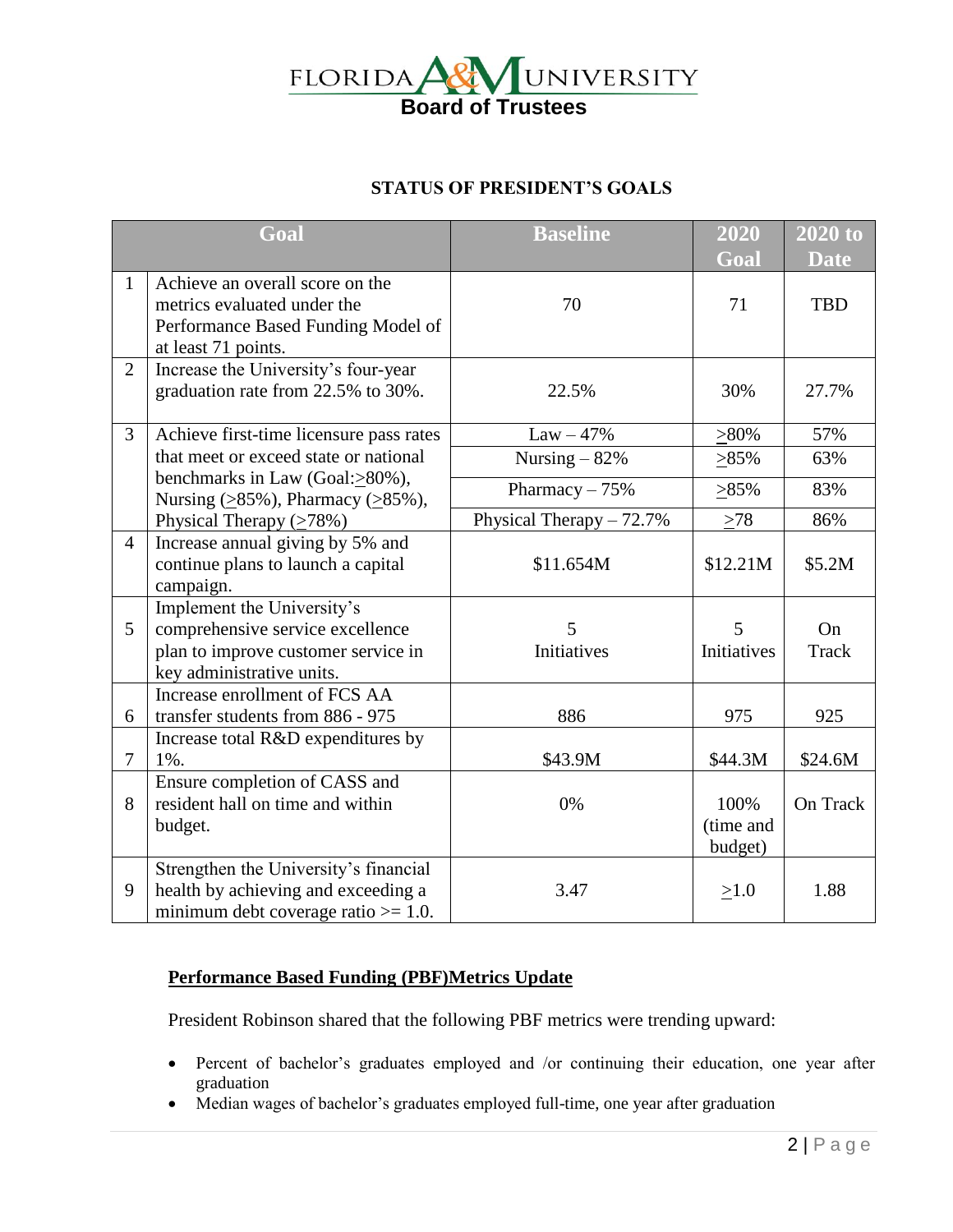

- New tuition and fees per 120 credit hours
- FTIC four-year graduation rate
	- Academic progress rate
	- Percentage of Bachelor's degrees awarded within programs of strategic emphasis
	- Percentage of Bachelor's degrees awarded without excess hours

There were three metrics that were trending downward:

- University access rate (Percentage of undergraduates with a Pell grant)
- Percentage of graduate degrees awarded within programs of strategic emphasis
- Number of Bachelor's degrees awarded to transfers with AA from FCS.

President Robinson shared that the University continues to work on its strategic initiatives. The initiative regarding "an exception student experience" will be enhanced by the new amphitheater, the Center for Access and Student Services, a new dining facility and the new FAMU residence facility.

### **STUDENT GOVERNMENT ASSOCIATION (SGA) REPORT**

Trustee Moricette reported that Alexys Lynn was named Student Government Association (SGA) vice president. He shared that the SGA has been very busy this semester. They opened the Student Legal Services on January 15, 2020, they engaged in FAMU Day at the Capitol on February  $6<sup>th</sup>$  and held a voters' registration drive on February 14, 2020. He stated that there was a great student response to the SGA Leadership Series which recently featured former NFL quarterback Michael Vick.

Trustee Moricette stated that the SGA is preparing for spring elections, Activity and Service Fee budgeting, Relay for Life and Metamorphosis (*a summit to promote the resources available to the LGBTQ community*.)

In closing, Trustee Moricette indicated he was most excited about his impending graduation from the College of Agriculture and Food Sciences in May 2020.

### **FACULTY SENATE REPORT**

Chair Lawson recognized Trustee Cavazos for the Faculty Senate report. Trustee Cavazos used her report to highlight the accomplishments of several FAMU faculty members and one alumnus.

- In January 2020, Dr. Anandhi Swamy conducted an Indian government funded Indo-US Bilateral Workshop in India. She also developed several mathematical models, decision support tools and frameworks in the area of food-water-energy nexus and environmental change.
- Dr. Charles Magee received a United States Patent for the development of a cooling vest, which utilizes the principle of adiabatic evaporation to cool hot, dry air.
- FAMU College of Law alumnus Attorney Ortavia D. Simon was awarded a jury verdict of \$5 million, shortly after beginning his practice.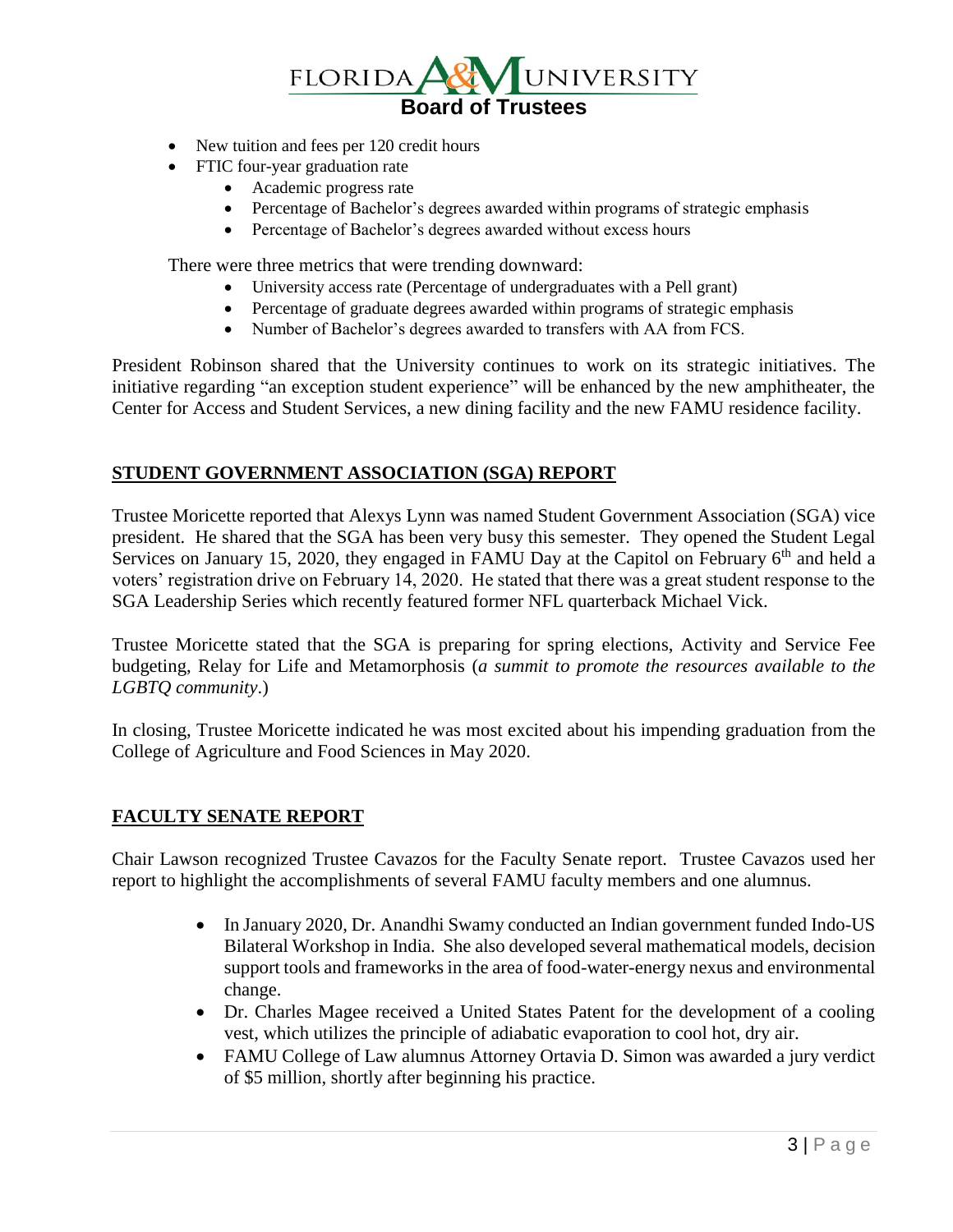

# **STANDING COMMITTEE REPORTS**

### **Academic and Student Affairs**

*Trustee Nicole Washington, Chair*

Trustee Washington reported that the Academic and Student Affairs Committee met on March 4, 2020.

The Committee recommended approval of the following items:

- a. Bachelor of Science in Cybersecurity
- b. Master of Science in Cybersecurity
- c. Request for Leave Without Pay Rhoda Cato
- d. Academic Calendar 2020-2021
- e. Tenure Upon Appointment Idongesit Mkpong-Ruffin

The Committee also heard updates on the Southern Scholarship Foundation House, the transfer services program, anti-hazing, the faculty workload study, licensure pass rates (physical therapy, pharmacy, nursing, and law), and highlights of the Freshmen Studies program.

### **Special Committee on Athletics**

*Kelvin Lawson, Chair*

Chair Lawson officially welcomed Kortne Gosha and his leadership team to Florida A&M University. The Committee then heard a presentation from AD Gosha and VP Robertson regarding the FY 2020 budget. AD Gosha then introduced his team and shared his vision and strategy for the FAMU Athletics Department. AD Gosha closed out his presentation by providing his projections and forecast for FY 21.

### **Audit and Compliance**

*Trustee Craig Reed, Chair*

The Audit and Compliance Committee received an update from Chief Compliance and Ethics Officer Calhoun regarding the mandatory trainings and office activities. VP Maleszewski provided reports on the Division of Audit, including:

- Fraud Policy Draft
- Risk Tolerance Statement Draft
- Follow-Up Investigative, Audit, External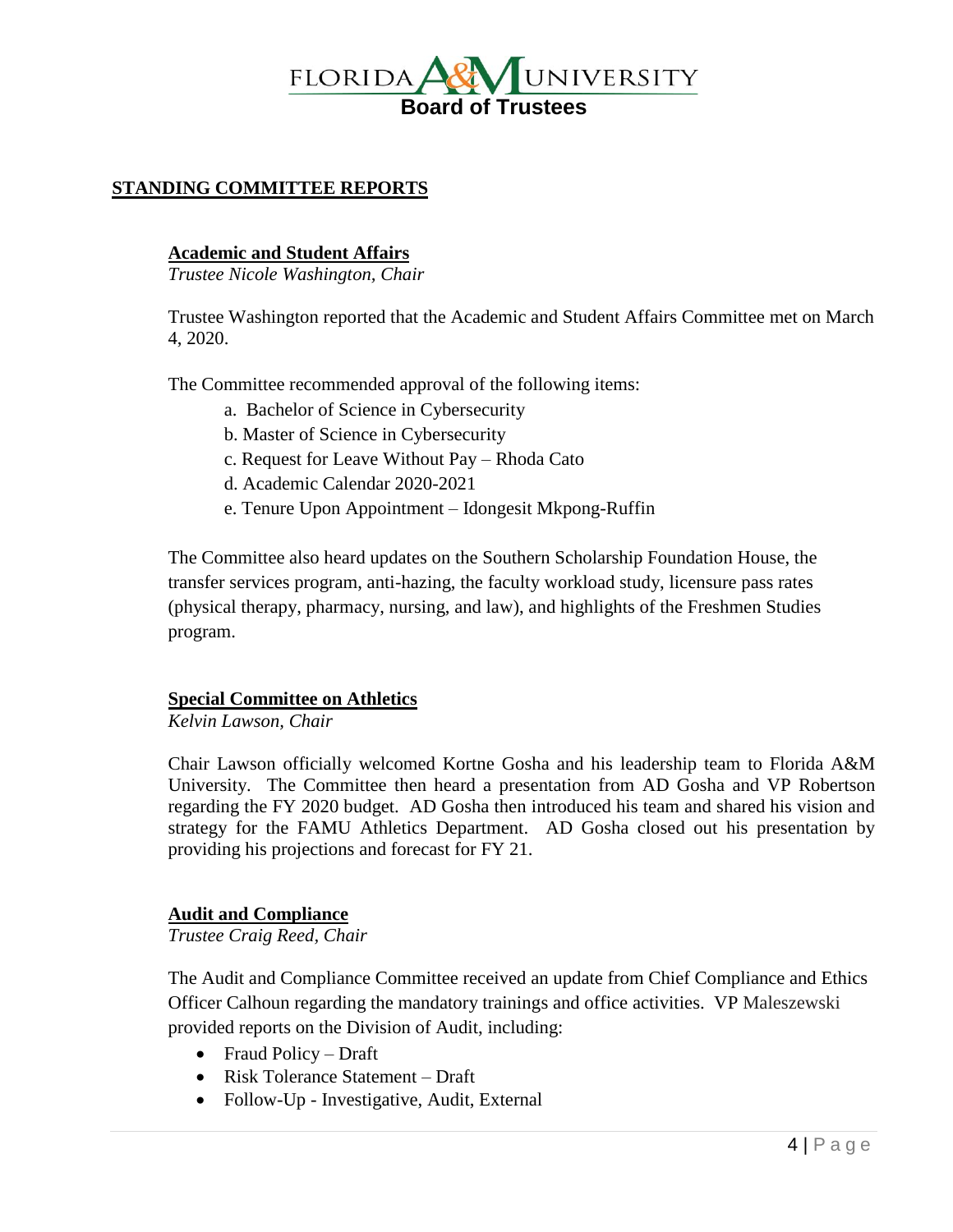

- Internal Control Training Plan
- Continuous Monitoring/Advisory Update
- College of Engineering

# **Budget, Finance and Facilities**

*Trustee Kimberly Moore, Chair*

Trustee Moore reported that the Budget, Finance and Facilities Committee heard presentations and updates from VP Alan Robertson on the following items: the University's financial status, Student Accounts write-offs, construction project, Carryforward Spending Plan Update, Educational Plant Survey and Duke Energy /Brooksville. Following VP Robertson's presentation, Director Wilder provided housing updates.

#### **Direct Support Organizations**

*Trustee Thomas Dortch, Chair*

Chair Lawson recognized Trustee Dortch for the Direct Support Organization Report. The Committee heard updates on the Naming Opportunities Policy and on divisional activities. Vice President Friday-Stroud provided a high-level overview of the current FAMU Naming Opportunities Policy. University Advancement reported that for FY 2019-2020, the University is just over \$5M in cash, planned gifts and pledges.

The Committee asked VP Friday-Stroud to bring back to the Committee responses to endowment questions; historical data regarding fundraising, and the investment portfolio. The Committee also requested that VP Friday-Stroud, Chair Lawson, President Robinson and Foundation Board Chair Jemal Gibson meet to discuss a timeline for a kickoff of a capital campaign.

FAMU Foundation Chair Gibson attended the meeting and advised that the Foundation is increasing its efforts to become more efficient and effective and to be of better assistance to the University.

#### **Governance**

*Trustee Thomas Dortch, Chair*

Trustee Dortch reported that the Governance Committee met and heard a presentation regarding recommendations for changes to the presidential evaluation form, from Dr. Melonie Wicinski, Director of the Office of University Assessment. Following the discussion, the committee decided that the evaluation was not ready for approval and that the Board members should submit any suggestions to Dr. Wicinski by April 24, 2020. The Committee then reviewed the timelines for the President's goal setting and evaluation and advised that the timeline should conform with President Robinson's employment contract.